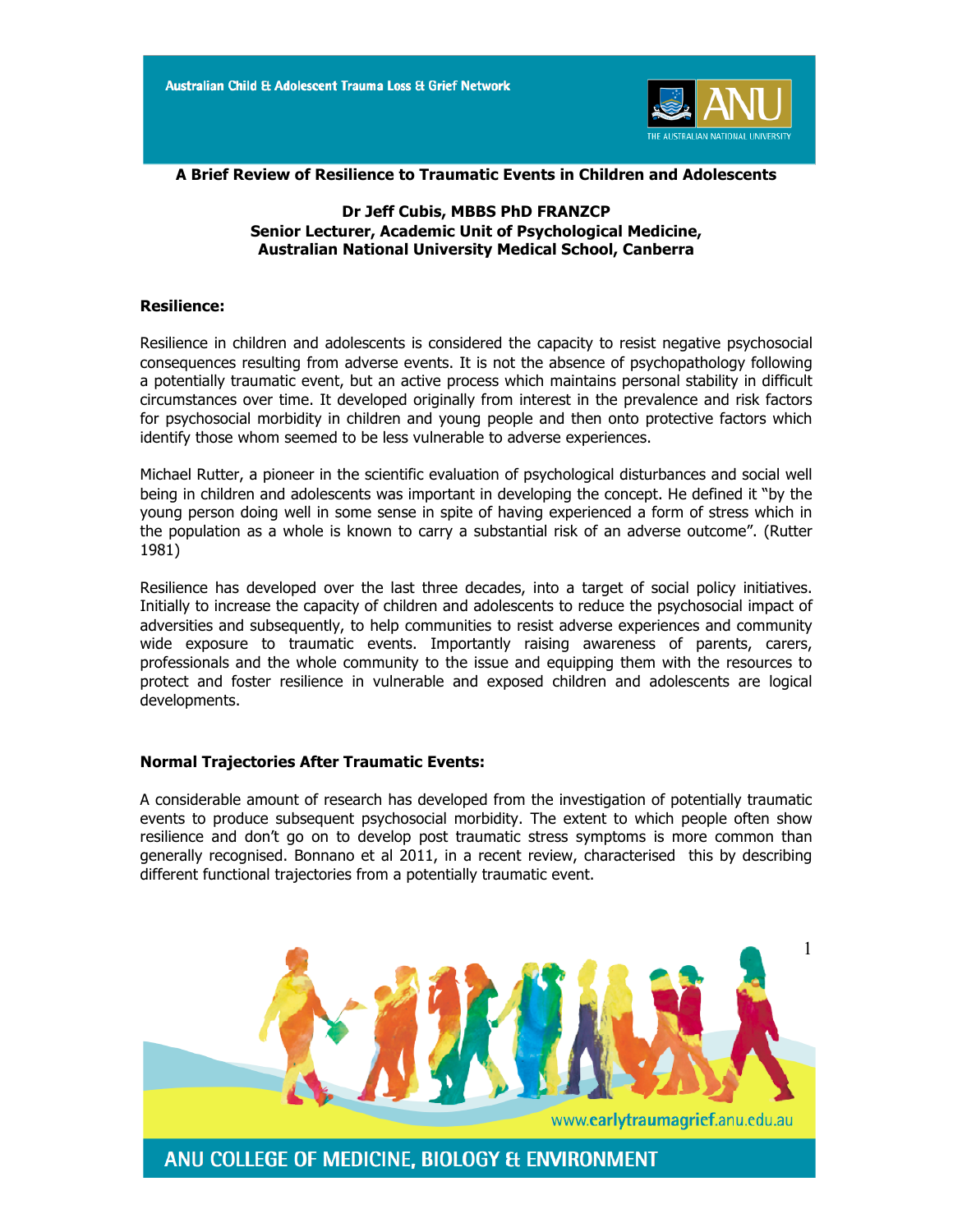

For example from the literature 5-10% of the population exposed develop chronic dysfunction from traumatic events. Even allowing for individuals who may demonstrate delayed reactions to traumatic events, 0-15%, 35-65% show minimal effects and 15-25% recover from some significant early effects and impairments. (Bonanno et al 2011).

### **Little Distress May Express Resilience Not Pathology:**

The lack of evidence of disturbance in an individual has been seen in the past as an abnormal response to traumatic events as if no reaction was pathological itself. We now see this as being with-in the range of normal reactions. This person is just expressing resilience to the event compared to others. Even if the percentages of individuals showing dysfunction may become higher in extreme events, many show resilience.

It has also now been recognised that resilience is contributed to by a large range of quite different and unrelated attributes. Even in children who show resilience, they use a large range of strategies to achieve it. Generally we know more about risk factors for poor adjustments than resilience per se.

### **The "Dose-Response Gradient" from Trauma Exposure and Resilience:**

The factors commonly considered important for resilience in adults have been gender, education, age, and personality. In children and young people difficulties in expressing distress and complex social, developmental interactions and discontinuities over time make these less certain. Factors associated with exposure, particularly injury and the experience being life threatening, generally increase negative outcomes and thus are likely to test resilience more. Thus the traumatic experience is said to have a "dose-response gradient." The worse the exposure, the greater likelihood resilience is overwhelmed. Post exposure factors such as fewer consequences, better economic capacity and the availability of instrumental social support are associated with improved resilience. Previous and repeated exposure increases vulnerability, particularly childhood adversity. Some children and young people can also be seen as more vulnerable in adverse events. Those with disabilities being the most clear example. (Peek and Stough 2010)

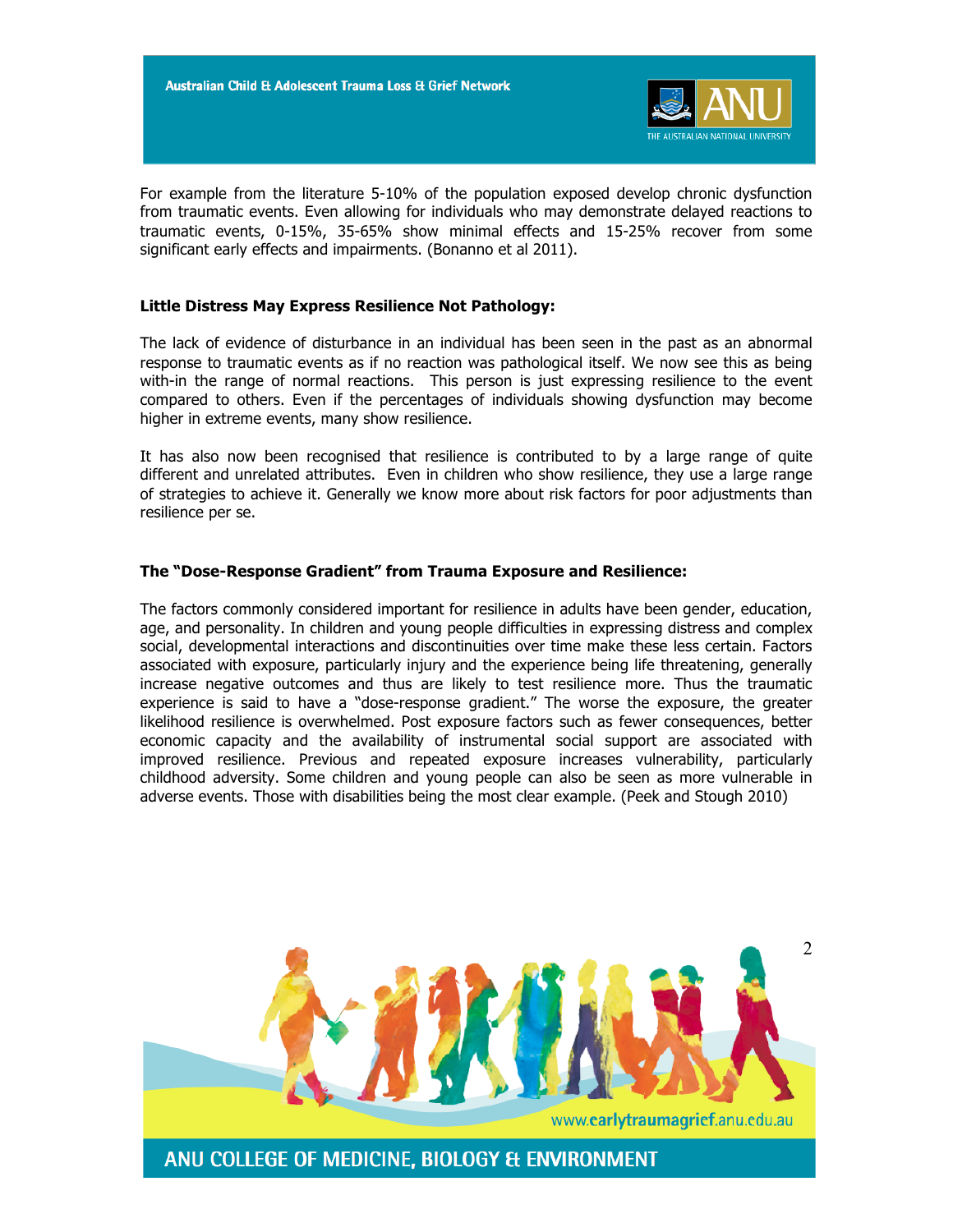

In children and adolescence, the factors relating to resilience is more limited, but would be expected to follow these trends. For example, the consequence of exposure being the loss of a parent or significant disruption to social supports may be much more significant for a child. Some evidence does support that exposure and continuing exposure to adverse events increase the impact on children of a traumatic event (Fernardo et al 2010, Kronberg et al 2010, Kithakye et al, 2010) and may also work through the exposure of parents and caregivers in the same events by reducing their capacity to protect their children (Masten and Osofsky 2010).

### **Attributes Associated with Resilience in Children:**

Some specific attributes and social factors have been able to be identified in research as important in resilience to adversity in children and young people. Self-regulation skills in children seem to follow the protective factor characteristics they do in adults (Masten and Osofsky 2010). In more extreme situations faced by child soldiers and victims in war, community acceptance was an importance factor in better longer-term social adjustment (Forstmeier et al 2009).

In Australian populations, the child's reported social connectedness also has been reported as protective (McDermott et al 2010). An early return to schooling has been endorsed as by several leading researchers as best practice for children experience disasters and has protective utility. Ager et al. 2010.

Perry has identified several characteristics that he thinks are important in individual children who demonstrated resilience. They are: a higher temperamental tolerance to distress, the experience of an attuned caregiver, healthy attachments and opportunities to gradually practice and use their social supports. He also includes a capacity for hope, the ability to learn quickly and a sense of uniqueness and being "special" engendered by a fostering adult.

Many of these attributes are dependent on adults being sensitive to the needs of children and providing opportunities over time for the child to develop these attributes. Carers and parents need the capacity, information, access to resources and necessary other supports to achieve this. This is basic to the development of resilience in children and young people in preparation for a potentially traumatic event or disaster.

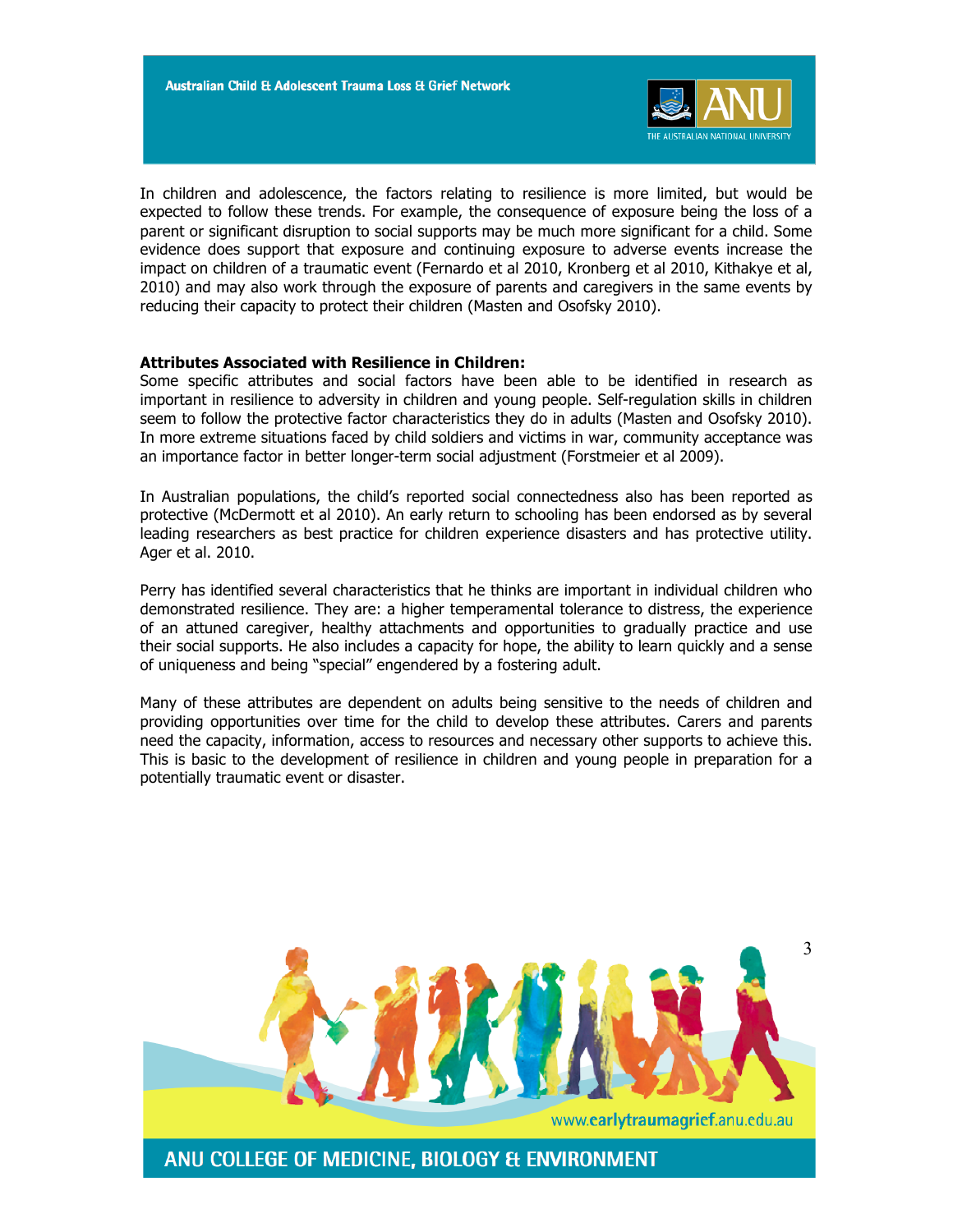

# **Interventions that Foster Resilience in Children:**

Generally recommendations for preparedness and response to disasters for children are summarised by Masten and Ofosky 2010. They recommend these areas for consideration briefly summarised here as:

- Protecting and restoring secure attachment relationships
- Training first responders for expected responses in children (first responders include parents, teachers and child care workers) not just the emergency workforce
- Supporting the return of normalised routines such as schooling
- Attending to community resilience and functioning

## **Potential Risk with Interventions:**

Several risks have been identified by interventions to improve resilience in individuals and also in children. One is the impact of information; another is the suitability of the intervention in the developmental or cultural context.

An intervention may alter people's perceptions of risk that may make them less prepared or encourage the development of maladaptive behaviours. Considering the developmental stage of children and adolescents for initiatives is essential to avoid inappropriate information that may exacerbate risk. Importantly extrapolations from one cultures experience may not be transferable to another culture where resilience is developed in a different contextual framework.

## **Specific Personal Interventions with Children and Adolescents:**

As a carer or worker with children in distress, knowing what to do with children to support their capacities to manage distress and trauma is not always clear. Paul Bernard and Ian Morland (Bernard, Morland and Nagy, 1999) set out some specific key points from their experience from working with children, adolescents and their families in difficult circumstances.

These are:

- o The value of listening and of listening uncritically
- $\circ$  The value of story telling to someone who has something they want or need to say
- o The value of peer group support
- $\circ$  The need for all inclusive support amongst friends and family and a recognition that professionals can only ever be present to help a small portion of the time
- $\circ$  The value of activity or action to channelling feelings.

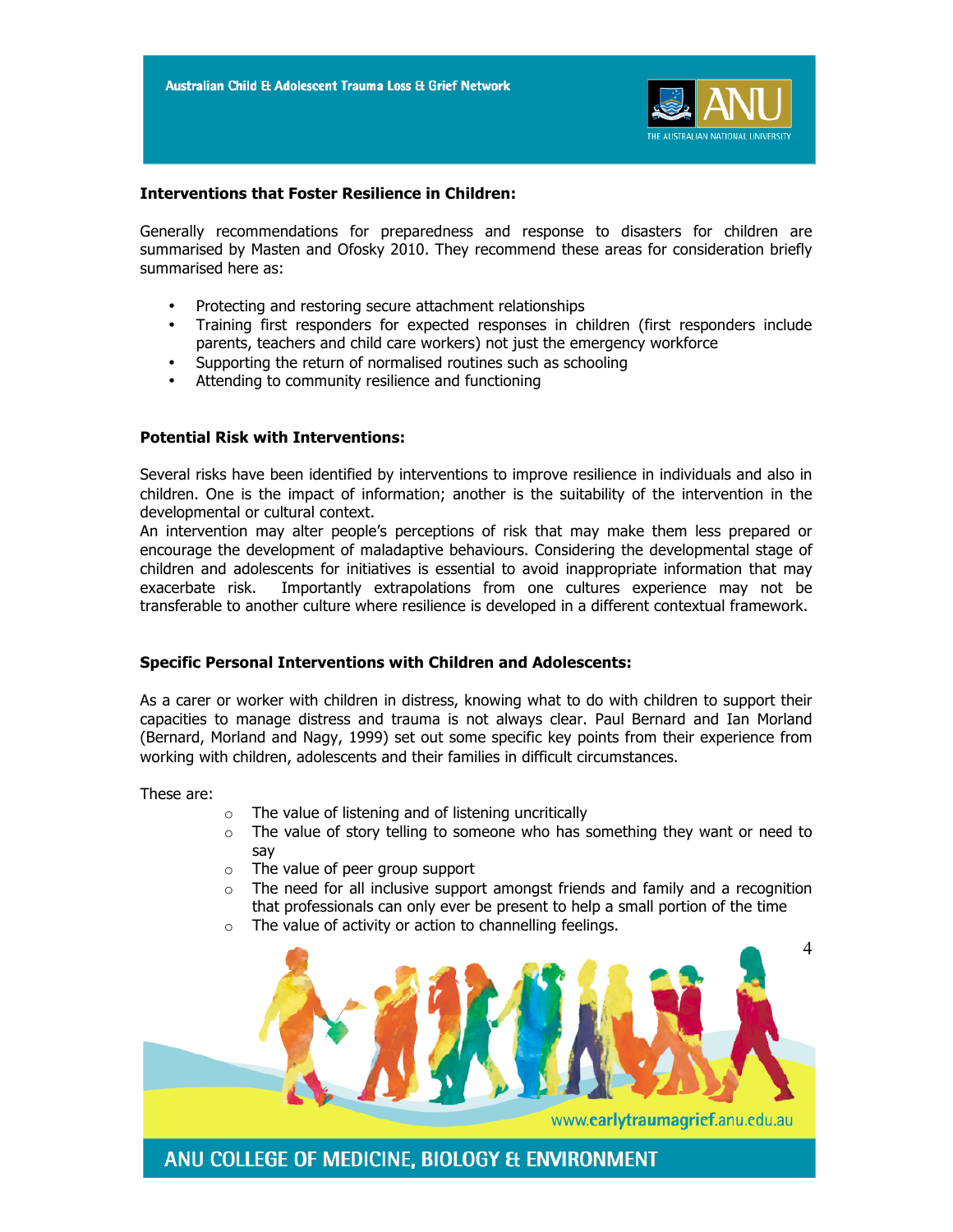![](_page_4_Picture_1.jpeg)

As with being a parent, developing this intuition for the needs of children requires substantial attention and calmness. In situations where there are many stressful competing demands, they will be hard to find, but still is the basis of protecting and nurturing resilience in children and adolescents.

# **Community Resilience Building Interventions for Children and Families:**

In the " Building Community Resilience for Children and Family" document produced by the Terrorism and Disaster Centre and the National Traumatic Stress Network (2007) there are presented guidelines for all community sectors to prepare and respond to facilitate resilience in children and families faced with a disaster. These action directions generally include:

- Working across all sectors (emergency services, health care, mental health media and community organisations) to disseminate "risk messages' and other resilience promoting materials to everyone in the community, mindful that children may also hear these messages.
- Emphasizing messages
	- o Being simply and clearly stated
	- o Developmentally appropriate
	- o Culturally sensitive
	- o Resilience promoting
	- $\circ$  And include basic instructions such as where to find mental health service support
- Encourage utilisation of existing support systems
- Develop agencies to recognise unmet needs
- Review and research to learn from the experience

## **Organisational and Workforce Support Issues:**

Besides communication strategies, institutional inter-organisational issues are key to improving resilience in a community. Conflicts over roles and responsibilities and co-ordination impair efficient responses. The impact on workers is also a key area to resolve. Necessary emotional support and resources are required for them to maintain their support for the community. Much of the community's resilience for children and families faced with a disaster or traumatic events is dependent not only on personal resilience and resources, but on operational effectiveness of agencies and services when much is dislocated by the event.

![](_page_4_Picture_17.jpeg)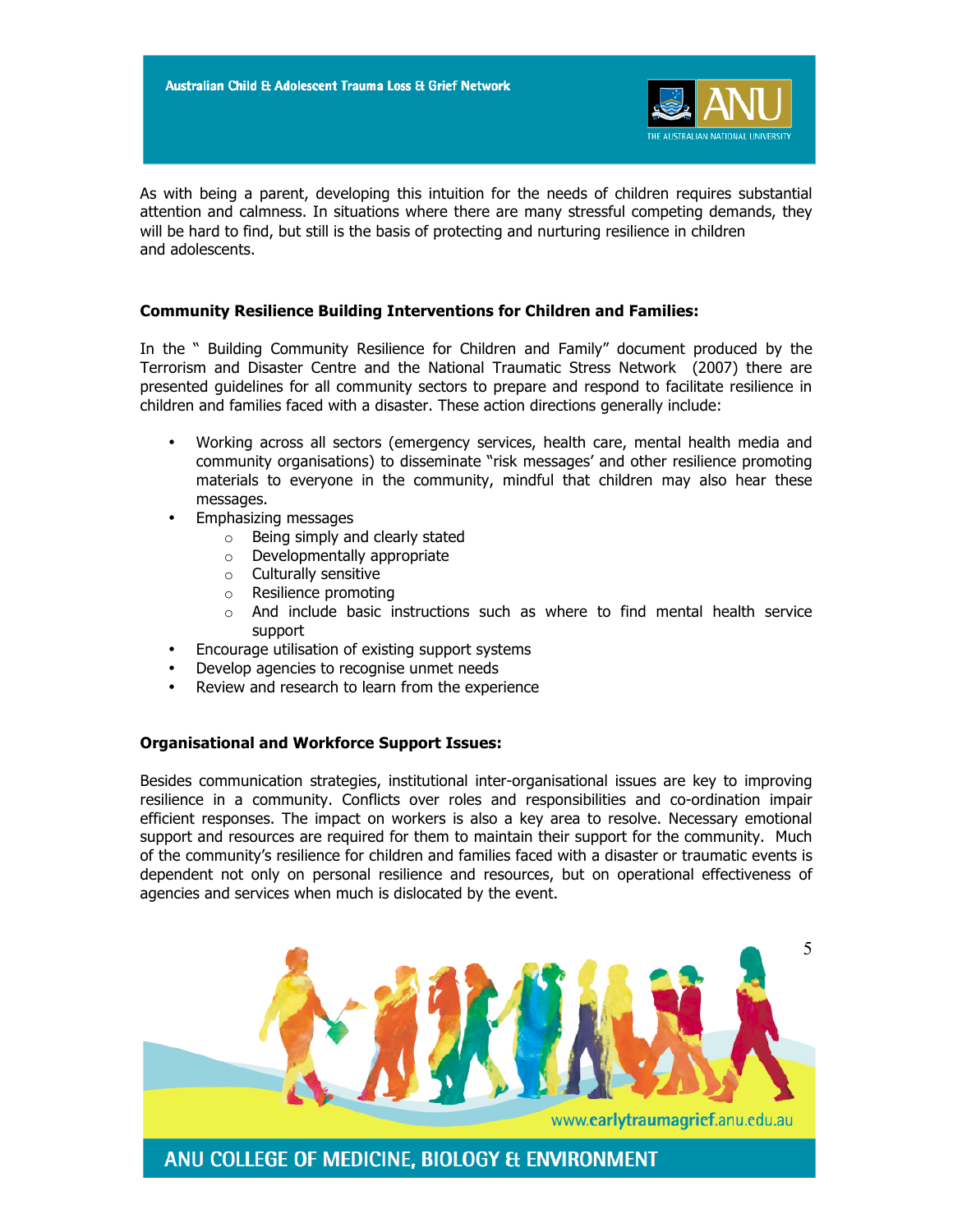![](_page_5_Picture_1.jpeg)

Businesses, schools and mental health services are highlighted as key players and resources in the response for children and families. Resilience against adversity is still a relatively new concept through now widely discussed. Much remains to be understood. It is clear than many of the principles of good public health prevention are applicable to develop resilience against disasters and potentially traumatic events in the community. Children and adolescents are vulnerable and require sensitive and developmentally appropriate consideration if their own capacity to be resilient is to be fully developed.

![](_page_5_Picture_3.jpeg)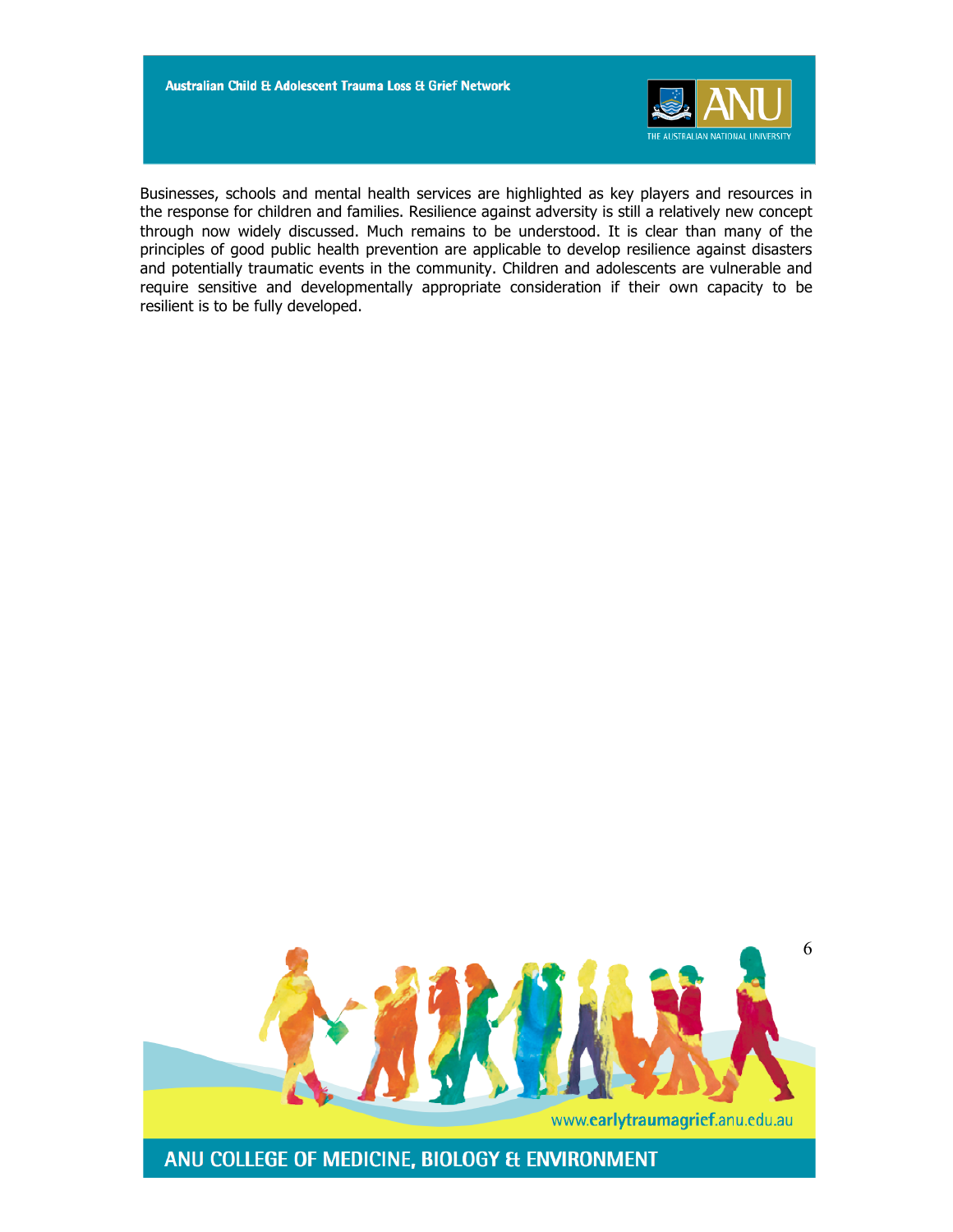![](_page_6_Picture_1.jpeg)

### **References:**

Ager A, Stark L, Akesson B, Boothby N. (2010) Defining best practice in care and protection of children in crisis affected settings: A Dephi study. Child Development 81,4,1271-1286.

Paul Barnard, Ian Morland, Julie Nagy. (Eds.) Children, Bereavement and Trauma: Nurturing Resilience. Jessica Kingsley Publishers, London and Philadelphia. 1999

Bonanno G, Westphal M, Mancini A. (2011) Resilience to loss and potential trauma. Annual Review of Clinical Psychology. 7,511-535.

Building Community Resilience for Children and Family. Terrorism and Disaster Centre and the National Traumatic Stress Network (2007)

Fernando G, Miller K, Berger D. (2010). Growing pains: the impact of disaster-related and daily stressors on the psychological and psychosocial functioning of youth in Sri Lanka. Child Development 81,4,1192-1210.

Forstmeister, S, Kuwert P, Spitzer C, Freyberger H, Maercker A. (2009) Posttraumatic growth, social acknowledgement a survivors, and sense of coherence in former German soldiers of World War II. American Journal of Geriatric Psychiatry. 17, 2, 1030-1039.

Kronberg M, Hansel T, Brennan M, Osofsky H, Osofsky J, Lawrason B. (2010) Children of Katrina: Lessons learned about post-disaster symptoms and recovery patterns. Child Development 81,4,1241-1259.

Kithakye M, Morris A, Terranova A, Meyers S. (20100 The Kenyan political conflict and children's adjustment. Child Development 81,4,1114-1128.

Masten A, Osofsky J. (2010) Disasters and their impact on child development: Introduction to the Special Section. Child Development 81, 4, 1029-1039.

McDermott B, Cobham V, Berry H Stallman H. 2010 Vulnerability factors for disaster induced child PTSD: the case for low family resilience and previous mental illness Australian and New Zealand Journal of Psychiatry 44, 384-389.

Peek L, Stough L. Children with disability in the context of disaster: a social vulnerability perspective. Child Development 81,4,1260-1270.

![](_page_6_Picture_14.jpeg)